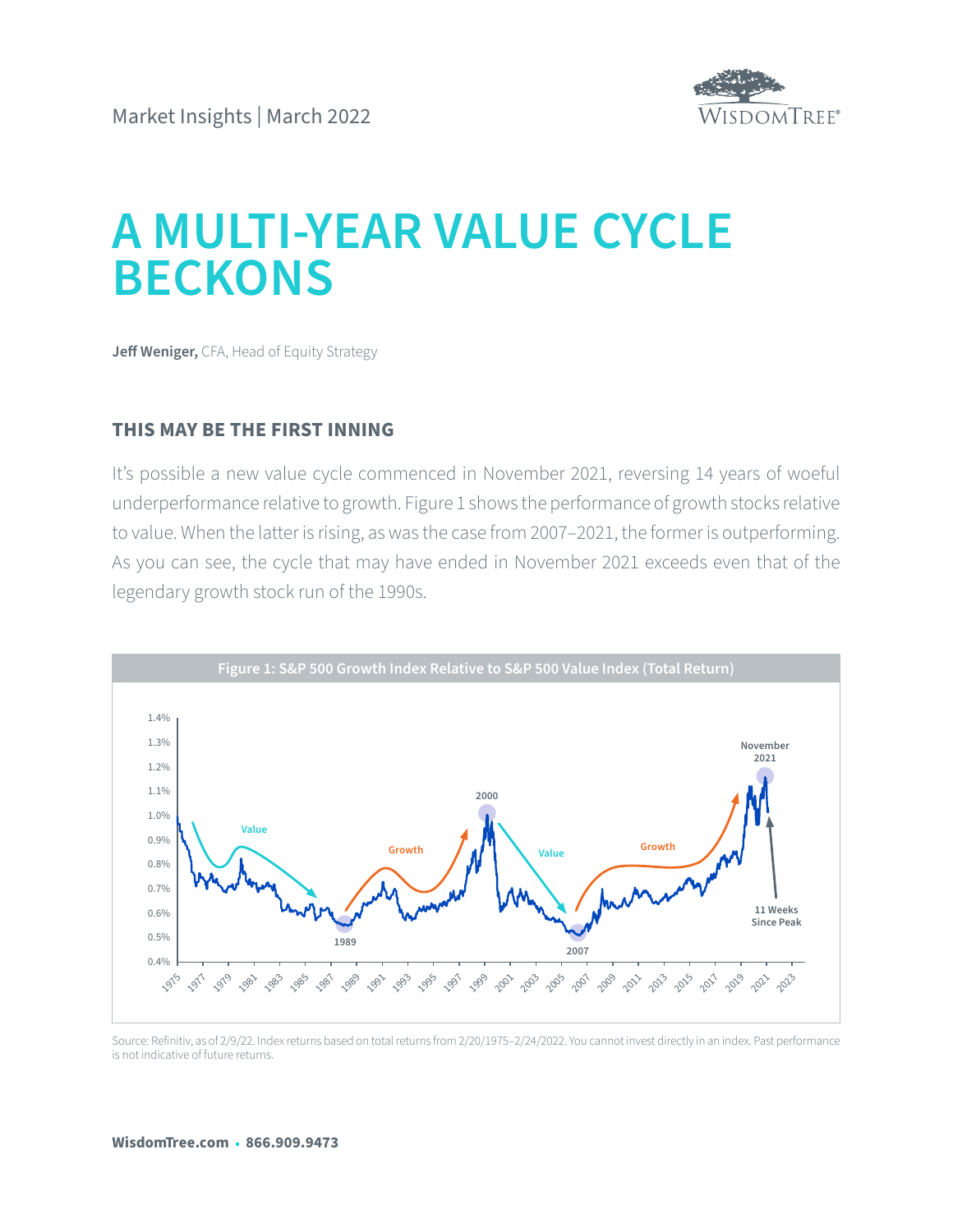While there are many theories as to why growth outperformed for most of the last generation, one of the key drivers has been a generalized expansion in tech stock profit margins (Figure 2). A common explanation has been the rise of the "platform economy," wherein companies facilitate between groups through technology. The primary example of this business model is social media, which can scale better than traditional hardware and software businesses.



Sources: WisdomTree, FactSet, Russell, as of 1/31/22. Index returns based on total returns from 12/30/1994–1/31/2022. You cannot invest directly in an index. Past performance is not indicative of future returns.

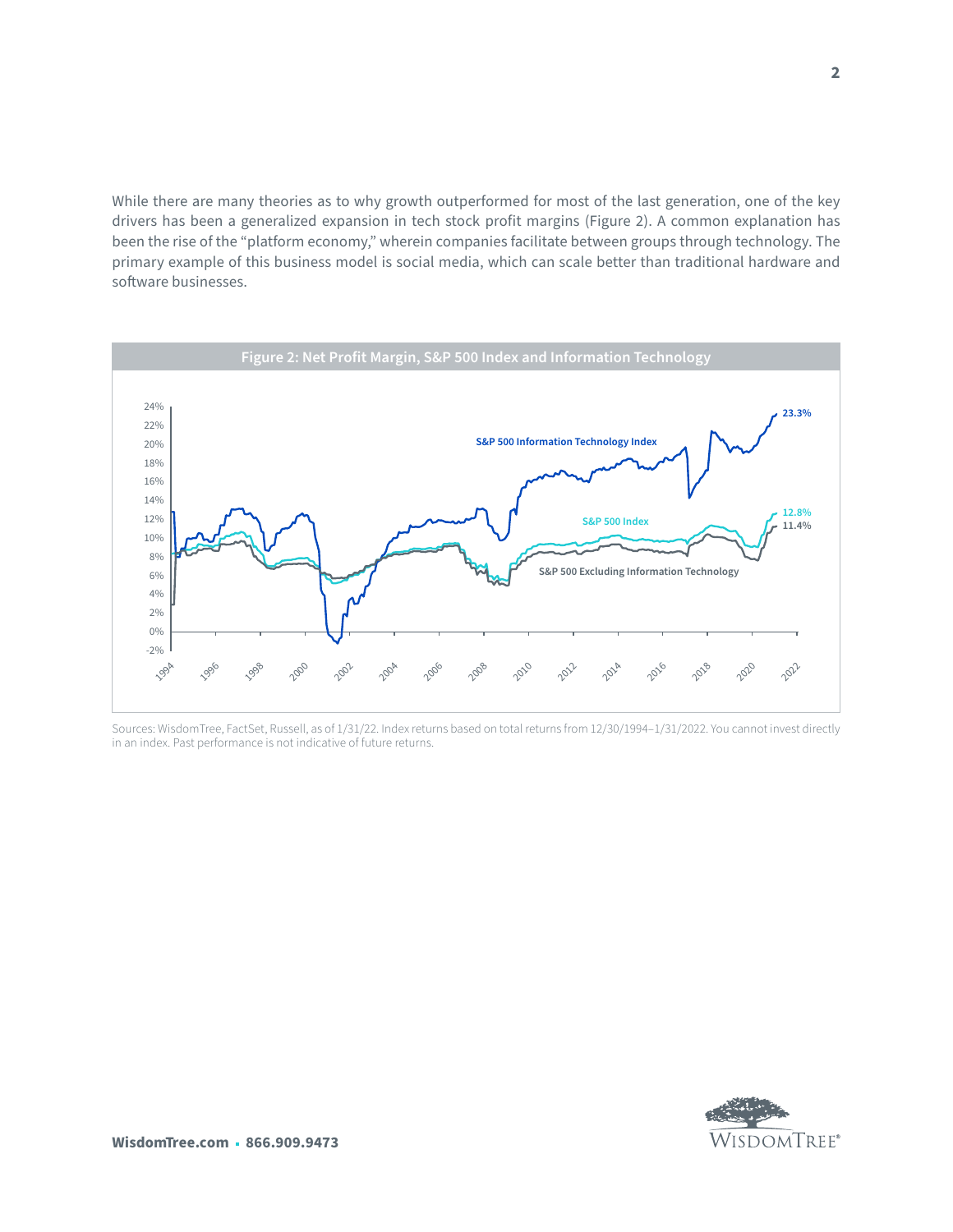Price-to-earnings (P/E) multiple expansion was also a major factor (Figure 3). One of my concerns for Big Tech is if the regulators start to get an itch for trust-busting—breaking up companies that are or are perceived to be monopolies—potentially crimping both margins and P/E multiples. That would be problematic for growth indexes, which own many of the Silicon Valley giants.



Sources: WisdomTree, FactSet, Russell. You cannot invest directly in an index. Past performance is not indicative of future returns.

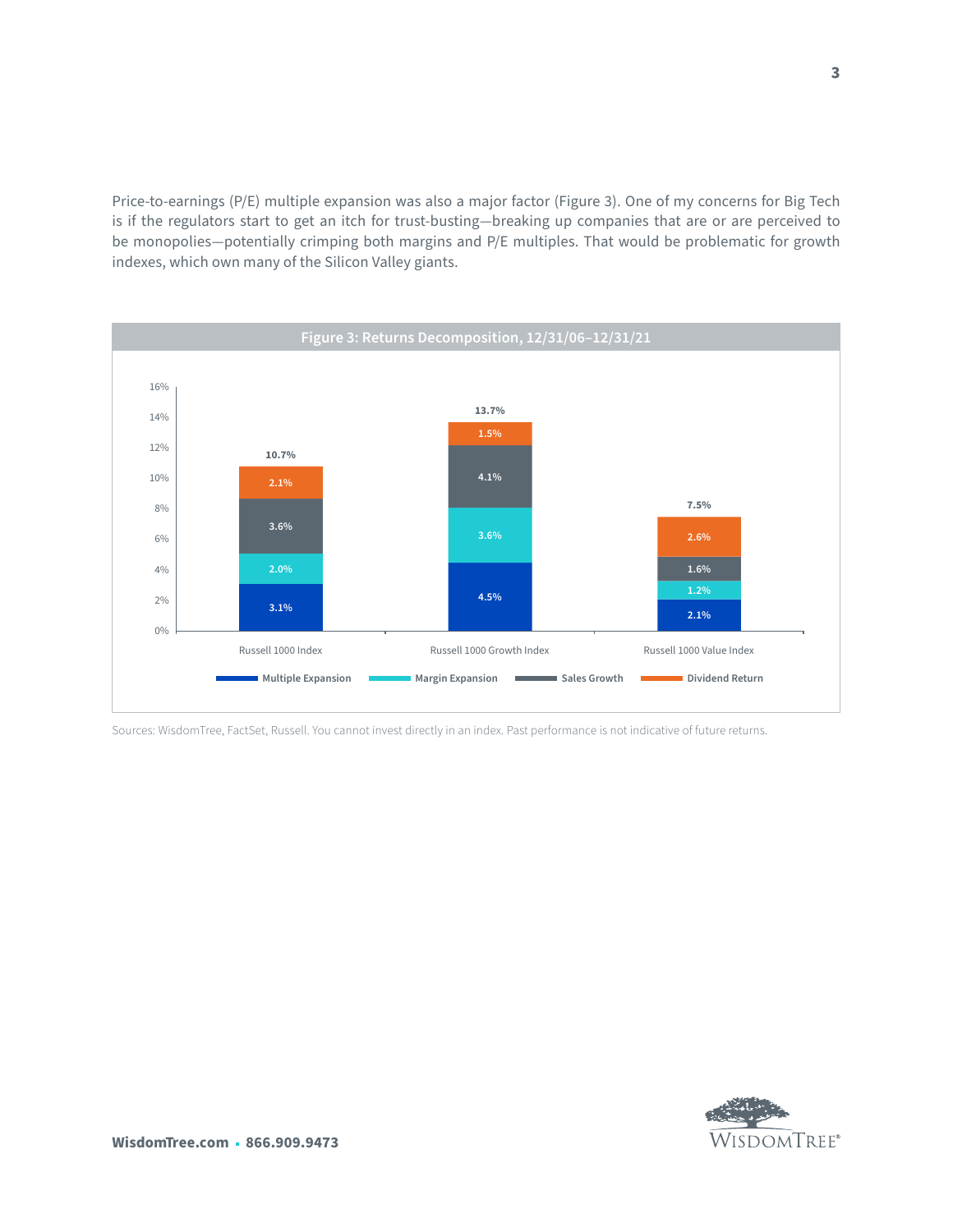Many say another reason growth stocks ran so high was because the world's central banks capped interest rates for several years. It makes sense; the present value of growth stocks' "out year" cash flows are greater when the rate with which they are discounted is tiny.

In Figure 4, the combined balance sheets of the Federal Reserve and the Bank of Japan tally to about USD\$15 trillion. As the bond market purchases piled up, growth punished value as investors became comfortable with persistently low interest rates across the globe.



Sources: Refinitiv, Federal Reserve, Bank of Japan, as of 1/27/22, with S&P performance through 2/10/22. You cannot invest directly in an index. Past performance is not indicative of future returns.



**4**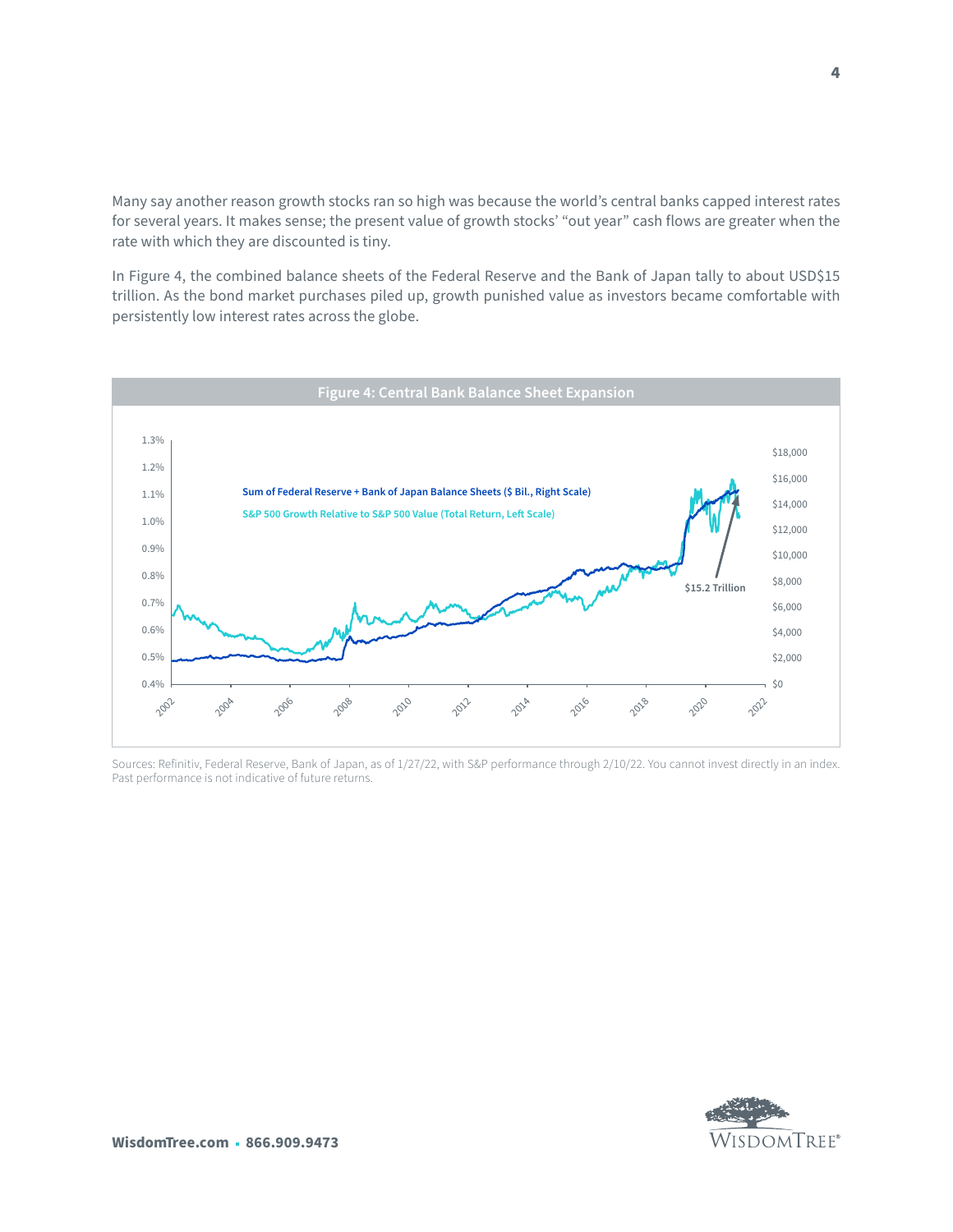Figure 5 shows the unintended—or maybe intended—consequence of the Federal Reserve's pinning of interest rates at zero, along with COVID-19 stimulus money burning a hole in people's pockets: a surge in brokerage account debit balances.



Source: FINRA, as of 12/31/21.

Much of that money found its way into growth stocks, which benefited from a multi-year feeling that inflation was contained and economic growth would be hard to come by, adding a flavor of scarcity value to firms believed to have promising future business prospects.

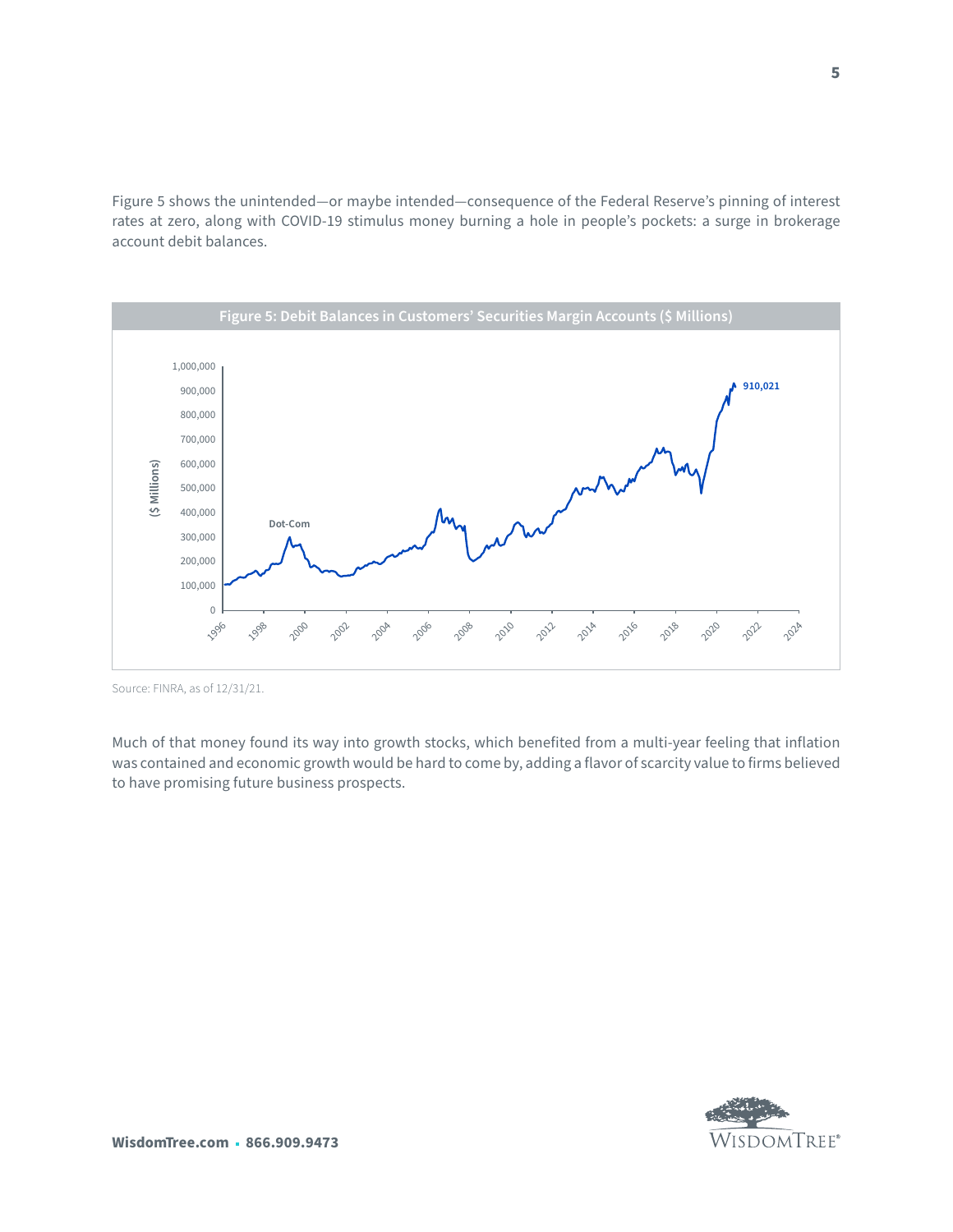### **GROWTH AND VALUE EARNINGS**

Growth is dominated by Information Technology (Tech) and Communication Services sectors, while cyclical sectors such as Financials, Energy, Materials and Industrials often show up in value baskets. The sector differentials can be notable, as illustrated in Figure 6.

| Figure 6: Sector Weights, U.S. Equity Indexes |                        |                                                |                                                         |                     |  |  |  |  |  |
|-----------------------------------------------|------------------------|------------------------------------------------|---------------------------------------------------------|---------------------|--|--|--|--|--|
| <b>Style Box</b>                              |                        | <b>Sector Weights</b>                          |                                                         |                     |  |  |  |  |  |
| Category                                      | Index                  | <b>Tech + Communication</b><br><b>Services</b> | Financials + Energy +<br><b>Materials + Industrials</b> | <b>Differential</b> |  |  |  |  |  |
| Large-Cap Growth                              | Russell 1000 Growth    | 57.8%                                          | 9.4%                                                    | 48.4%               |  |  |  |  |  |
| Mid-Cap Growth                                | Russell Mid Cap Growth | 39.8%                                          | 23.3%                                                   | 16.5%               |  |  |  |  |  |
| Large-Cap Blend                               | Russell 1000           | 39.2%                                          | 24.5%                                                   | 14.7%               |  |  |  |  |  |
| Small-Cap Growth                              | Russell 2000 Growth    | 25.9%                                          | 25.9%                                                   | $0.0\%$             |  |  |  |  |  |
| Mid-Cap Blend                                 | Russell Mid Cap        | 23.3%                                          | 37.2%                                                   | $-13.9%$            |  |  |  |  |  |
| Small-Cap Blend                               | Russell 2000           | 17.9%                                          | 39.1%                                                   | $-21.2%$            |  |  |  |  |  |
| Large-Cap Value                               | Russell 1000 Value     | 17.5%                                          | 42.0%                                                   | $-24.5%$            |  |  |  |  |  |
| Mid-Cap Value                                 | Russell Mid Cap Value  | 13.7%                                          | 45.3%                                                   | $-31.6%$            |  |  |  |  |  |
| Small-Cap Value                               | Russell 2000 Value     | $9.6\%$                                        | 52.7%                                                   | $-43.1%$            |  |  |  |  |  |

Source: Refinitiv, as of 1/31/22. You cannot invest directly in an index. Weightings are subject to change.

Growth stocks have a problem: *they don't appear to be growing.*

In Figure 7, the S&P 500 witnessed 50.6% earnings per share growth (EPS) in this fiscal year (FY1), capturing last year's bounce back from COVID-19. In FY2 and FY3, the Tech sector's earnings growth pace barely exceeded the Street's expectation for the broad market. Consider the example of the Industrials sector, which often populates value mandates. That group has a lower FY1, FY2 and FY3 P/E ratio than Tech, even though projected earnings growth is faster.

| Figure 7: U.S. Sector-Level P/E's and Earnings Per Share Growth |           |         |             |             |                        |                        |                        |  |  |
|-----------------------------------------------------------------|-----------|---------|-------------|-------------|------------------------|------------------------|------------------------|--|--|
|                                                                 | FYO P/E   | FY1 P/E | $FY2$ $P/E$ | $FY3$ $P/E$ | <b>EPS Growth, FY1</b> | <b>EPS Growth, FY2</b> | <b>EPS Growth, FY3</b> |  |  |
| <b>S&amp;P 500 Index</b>                                        | 32.4      | 21.5    | 19.8        | 17.9        | 50.6%                  | 8.8%                   | 10.2%                  |  |  |
| <b>Basic Materials</b>                                          | 29.9      | 16.2    | 15.4        | 16.0        | 83.9%                  | 5.3%                   | $-3.5%$                |  |  |
| Utilities                                                       | 20.8      | 19.8    | 19.4        | 18.0        | 5.4%                   | 2.1%                   | 7.3%                   |  |  |
| <b>Information Technology</b>                                   | 38.2      | 27.9    | 25.2        | 22.5        | 37.0%                  | 10.5%                  | 12.2%                  |  |  |
| <b>Consumer Staples</b>                                         | 24.9      | 22.6    | 21.3        | 19.7        | 10.4%                  | 6.1%                   | 8.2%                   |  |  |
| <b>Consumer Discretionary</b>                                   | 63.2      | 35.4    | 27.3        | 22.5        | 78.7%                  | 29.6%                  | 21.2%                  |  |  |
| <b>Communication Services</b>                                   | 26.8      | 19.5    | 18.6        | 16.1        | 37.8%                  | 5.0%                   | 15.0%                  |  |  |
| Healthcare                                                      | 21.3      | 16.6    | 15.4        | 15.2        | 27.8%                  | 8.2%                   | 1.5%                   |  |  |
| Financials                                                      | 21.9      | 13.2    | 14.6        | 13.0        | 65.3%                  | $-9.3%$                | 12.3%                  |  |  |
| Industrials                                                     | 50.5      | 27.5    | 20.1        | 16.9        | 83.3%                  | 36.8%                  | 19.2%                  |  |  |
| Energy                                                          | <b>NA</b> | 16.0    | 12.2        | 12.8        | <b>NA</b>              | 31.4%                  | $-4.3%$                |  |  |

Source: Refinitiv, as of 1/31/22. FY0 represents the last fiscal year, FY1 is this fiscal year and so on.

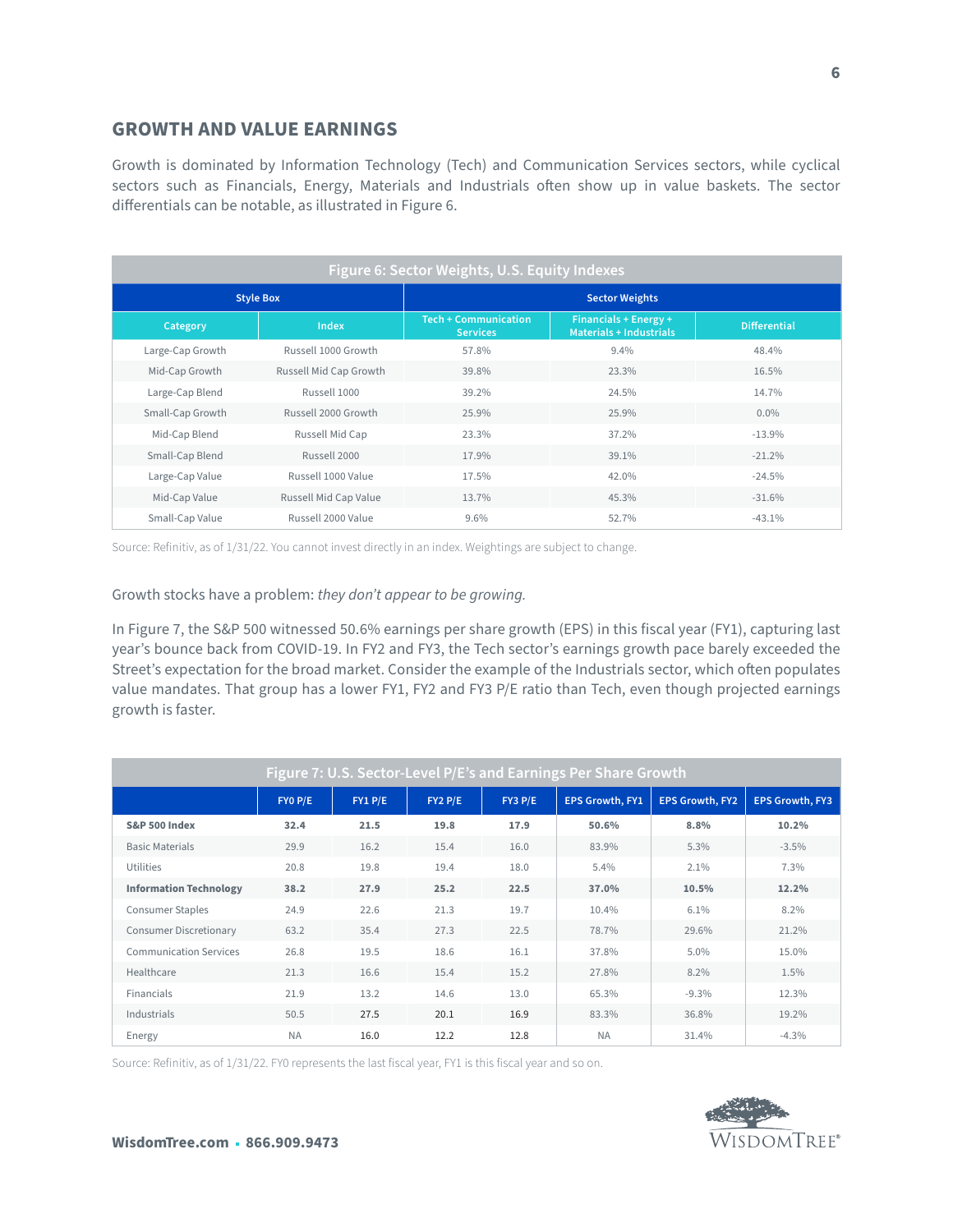Because many of our dividend-focused Funds often score well on volatility measures, Figure 8 is an eye-opener. The last dozen years have been tough for the market's dividend-paying stocks. That appears to have changed in November when lower-volatility stocks started clawing back.



Source: Refinitiv, as of 2/15/22. Index returns based on total returns from 12/30/1994–1/31/2022. You cannot invest directly in an index. Past performance is not indicative of future returns.

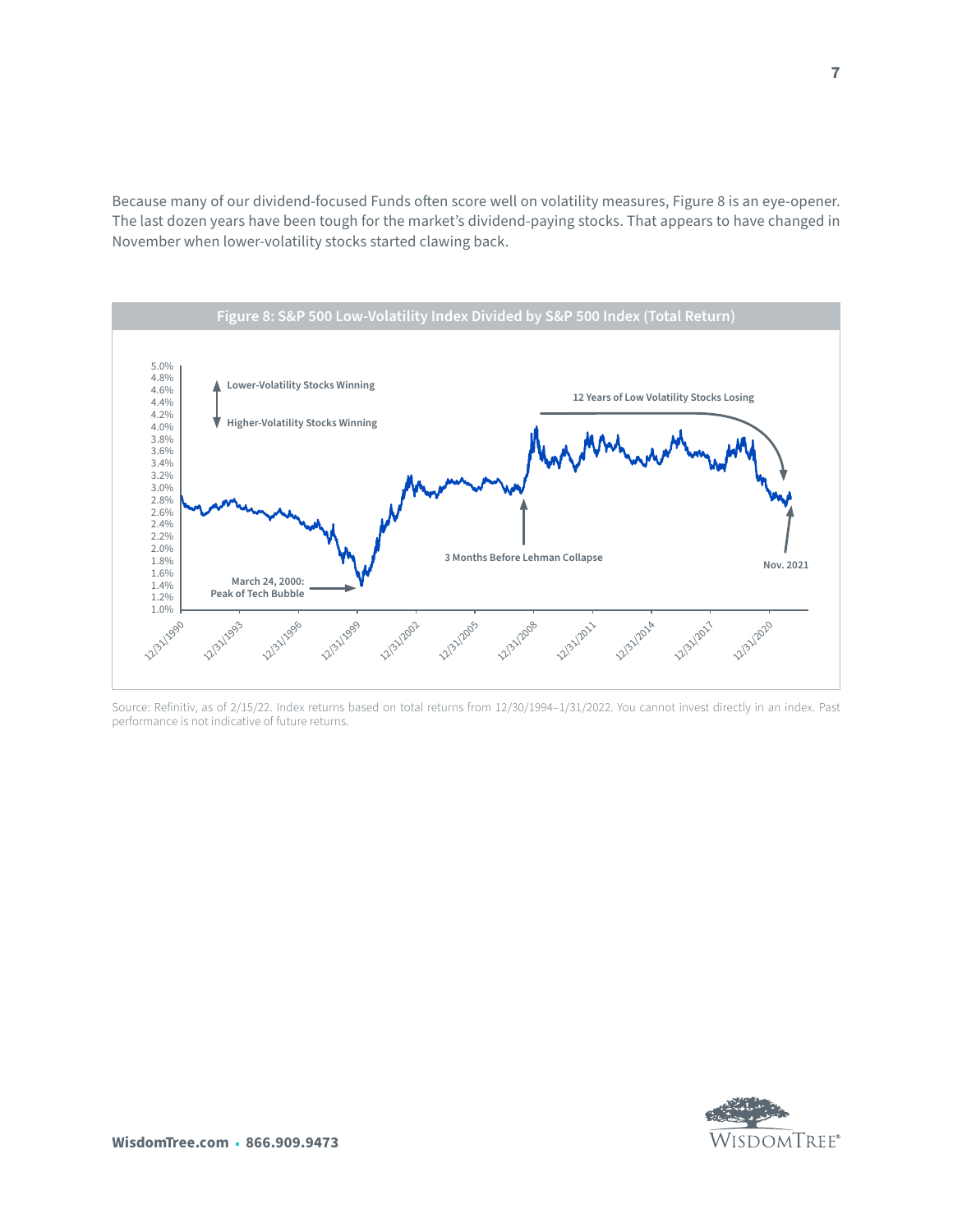Like the low volatility smart beta factor, dividend payers had a tough go for 18 years through 2020, mostly because that period was generally characterized by rising stock prices, especially coming out of COVID-19. So long as the name of the game was capital appreciation, investors chose not to clamor for the relative safety of dividend payments (Figure 9).

But the market has a different vibe to it recently. Dividends are "cool" again.



Source: Refinitiv, as of 2/15/22. Index returns based on total returns from 2/24/1992–2/24/2022. You cannot invest directly in an index. Past performance is not indicative of future returns.

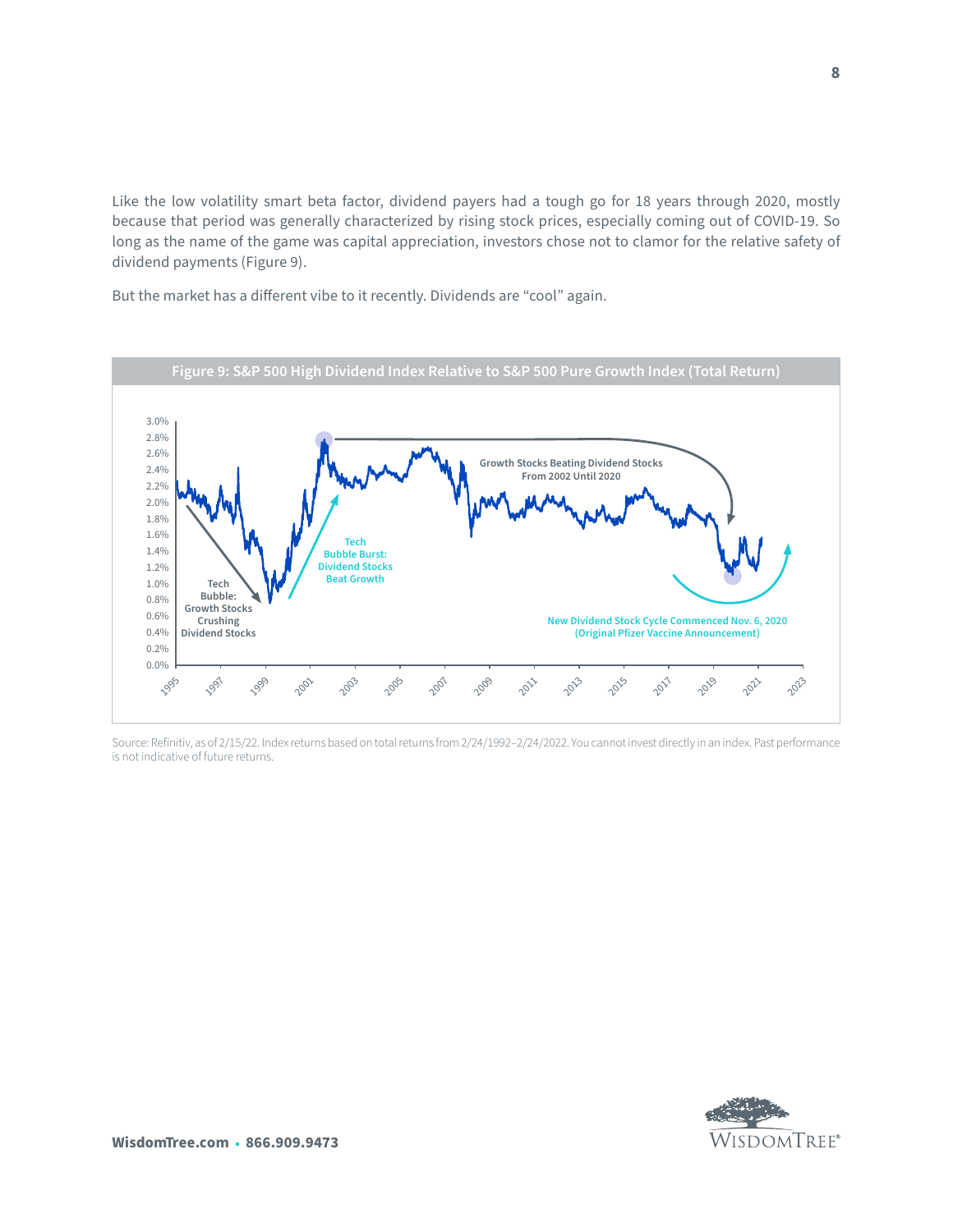With low volatility and dividend-paying concepts struggling for so long before finding footing lately, a corollary concept is the track record of "share buybackers."

In Figure 10, we see that bear markets have been cruel to companies that issue a lot of stock, in contrast to those that bought back stock. It makes sense: companies searching for capital before recessions often saw the rug pulled out from under them when the economy rolled over. In contrast, companies that buy back stock tend to have cash lying around, enabling them to weather the tough times.



Source: Ken French (Dartmouth), using CRSP Database, 7/31/1963–10/31/2021. You cannot invest directly in an index. Past performance is not indicative of future returns.

## **WISDOMTREE STRATEGIES FOR PLAYING INTO THE VALUE ROTATION**

If you believe inflation is going to cause a problem for interest rates, sending investors into value at the expense of growth, two potential approaches are dividend-focused mandates and buyback screens.

For a dividend screen strategy, the **WisdomTree U.S. LargeCap Dividend Fund (DLN)** has been in the value camp since we launched it in 2006.

For a buyback focus, an idea would be the **WisdomTree U.S. Value Fund (WTV)**.

## **CONCLUSION**

Judging by the lengths of prior cycles, it is possible that value's run relative to growth is just getting started. Because growth outperformed for nearly a generation, even core indexes such as the S&P 500 Index are lopsided toward non-dividend paying Silicon Valley giants. If the market continues to favor companies that are willing to pay robust dividends, it is possible that what we have seen of late could persist for many years.

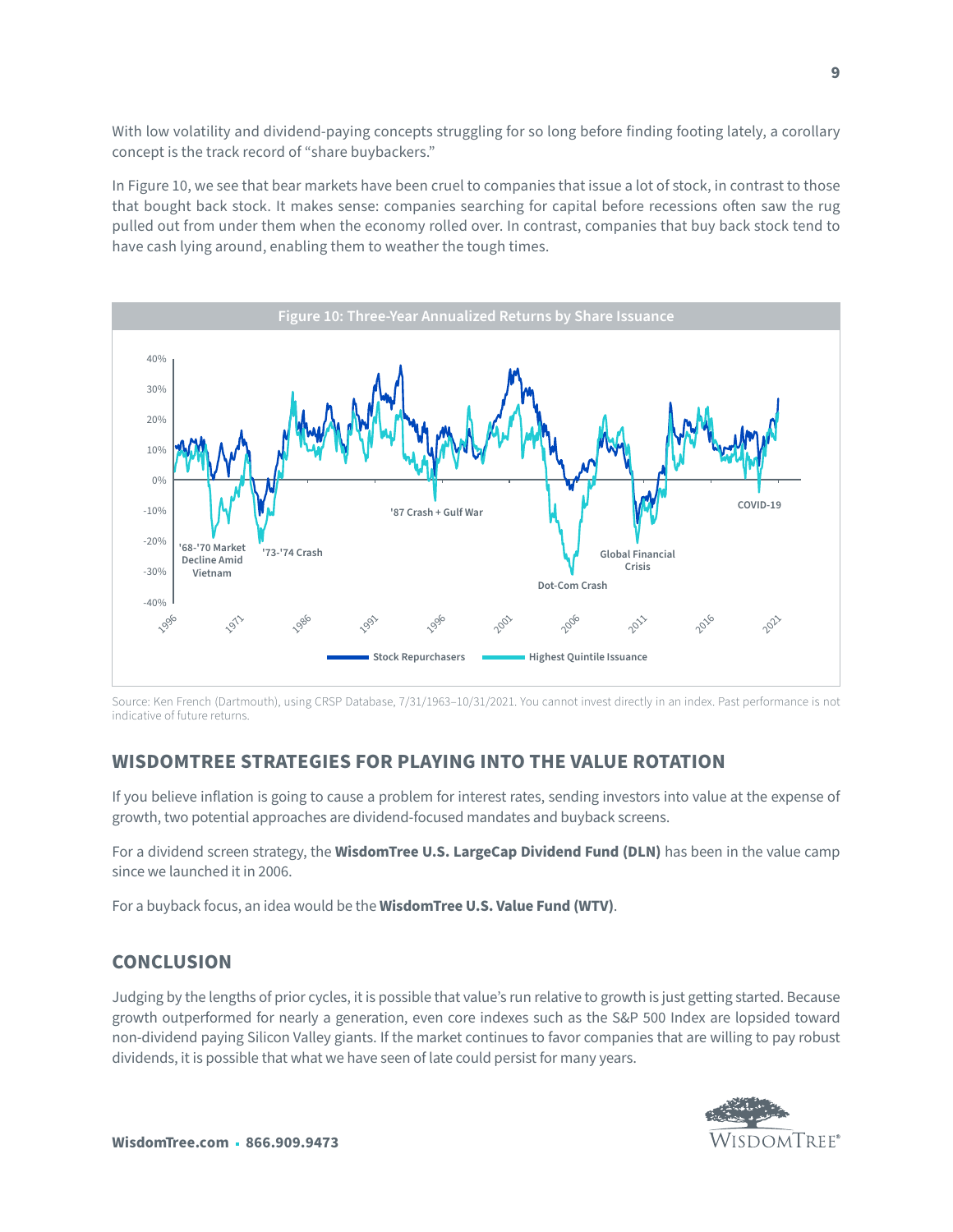#### **Glossary:**

Balance sheet: refers to the cash and cash equivalents part of the Current Assets on a firms balance sheet and cash available for purchasing new position. Bear market: A sustained downturn in market prices, increasing the chances of negative portfolio returns. Cash flows: a measure of how much cash a business generates after taking into account all the necessary expenses, including net capital expenditures. Central bank: Refers to the monetary authority of any country. Cyclical sectors: Consumer Discretionary, Energy, Financials, Industrials, Information Technology and Materials sectors. Dividend-focused: A focus particularly on dividends when screening potential constituents for inclusion. Dot-com crash: The dot-com crash was triggered by the rise and fall of technology stocks. Earnings per share (EPS): A company's net profit divided by the number of common shares it has outstanding. Factor: Attributes that based on its fundamentals or share price behavior, are associated with higher return. Federal Reserve: The Federal Reserve System is the central banking system of the United States. Global financial crisis: The financial crisis of 2008, or global financial crisis, was a severe worldwide economic crisis that occurred in the late 2000s. It was the most serious financial crisis since the Great Depression. Growth stocks: Stocks whose share prices are higher relative to their earnings per share or dividends per share. Investors are willing to pay more because of their earnings or dividend growth expectations going forward. Gulf War: The Gulf War was a war waged by coalition forces from 35 nations led by the United States against Iraq in response to Iraq's invasion and annexation of Kuwait arising from oil pricing and production disputes. Inflation: Characterized by rising price levels. Low volatility: Characterized by lower standard deviation of price over time. This term is also associated with the low volatility factor, which associates lower-volatility stocks with better risk-adjusted returns versus the market over time. Margin lending: Allows individuals to borrow funds meant for investing by using their current assets held as collateral. Multiple expansion: Term for a rising P/E ratio, meaning that share prices are rising faster than earnings are growing. Price-to-earnings (P/E) ratio: Share price divided by earnings per share. Lower numbers indicate an ability to access greater amounts of earnings per dollar invested. Profit margins: Net income divided by total sales. Higher values indicate a greater fraction of each dollar of sales being left to the firm and its owners after expenses are accounted for. "Share Buybacker": A "share buybacker", also known as a share repurchaser, is when a company buys its own outstanding shares to reduce the number of shares available on the open market. Smart beta: A term for rules-based investment strategies that don't use conventional market-cap weightings. Value stocks: Stocks whose share prices are lower relative to their earnings per share or dividends per share. Investors pay less for these stocks because their earnings or dividend growth expectations going forward are lower. Volatility: A measure of the dispersion of actual returns around a particular average level.

#### **Index Definitions:**

S&P 500 Index: A market capitalization-weighted benchmark of 500 stocks selected by the Standard and Poor's Index Committee, designed to represent the performance of the leading industries in the United States economy. S&P 500 Growth Index: A market capitalization-weighted benchmark designed to measure the growth segment of the S&P 500 Index. S&P 500 Value Index: A market capitalization-weighted benchmark designed to measure the value segment of the S&P 500 Index. S&P 500 Information Technology Index: A market-capitalization weighted index that is designed to measure the performance of the Information Technology sector, as defined by the Global Industry Classification Standard. S&P 500 Low Volatility Index: An index that measures performance of the 100 least volatile stocks in the S&P 500. S&P 500 High Dividend Index: Serves as a benchmark for income-seeking equity investors. The index is designed to measure the performance of 80 high-yield companies within the S&P 500 and is equally weighted to best represent the performance of this group, regardless of constituent size. S&P 500 Pure Growth Index: A style-concentrated index designed to track the performance of stocks that exhibit the strongest growth characteristics by using a style-attractiveness-weighting scheme. Russell 1000 Growth Index: A measure of the large-cap growth segment of the U.S. equity universe, selecting from the Russell 1000 Index. Russell 1000 Index: A measure of the performance of the 1,000 largest companies by market capitalization in the Russell 3000 Index. Russell 1000 Value Index: A measure of the large-cap value segment of the U.S. equity universe, selecting from the Russell 1000 Index. Russell 2000 Growth Index: Measures the performance of the small-cap growth segment of the U.S. equity universe. It includes those Russell 2000 Index companies with higher price-to-book ratios and higher forecasted growth values. Russell 2000 Index: Measures the performance of the small-cap segment of the U.S. equity universe. The Russell 2000 is a subset of the Russell 3000 Index, representing approximately 10% of the total market capitalization of that index. It includes approximately 2,000 of the smallest securities based on a combination of their market cap and current index membership. Russell 2000 Value Index: Measures the performance of small-cap value segment of the U.S. equity universe. It includes those Russell 2000 Index companies with lower price-to-book ratios and lower forecasted growth values. Russell Midcap Growth Index: Measures the performance of the mid-cap growth segment of the U.S. equity universe. It includes those Russell Midcap Index companies with higher price-to-book ratios and higher forecasted growth values. Russell Midcap Index: Measures the performance of the mid-cap segment of the U.S. equity universe. The Russell Midcap is a subset of the Russell 1000 Index. It includes approximately 800 of the smallest securities based on a combination of their market cap and current index membership. Russell MidCap Value Index: Measures the performance of the mid-cap value segment of the U.S. equity universe. It includes those Russell Midcap Index companies with lower price-to-book ratios and lower forecasted growth values.